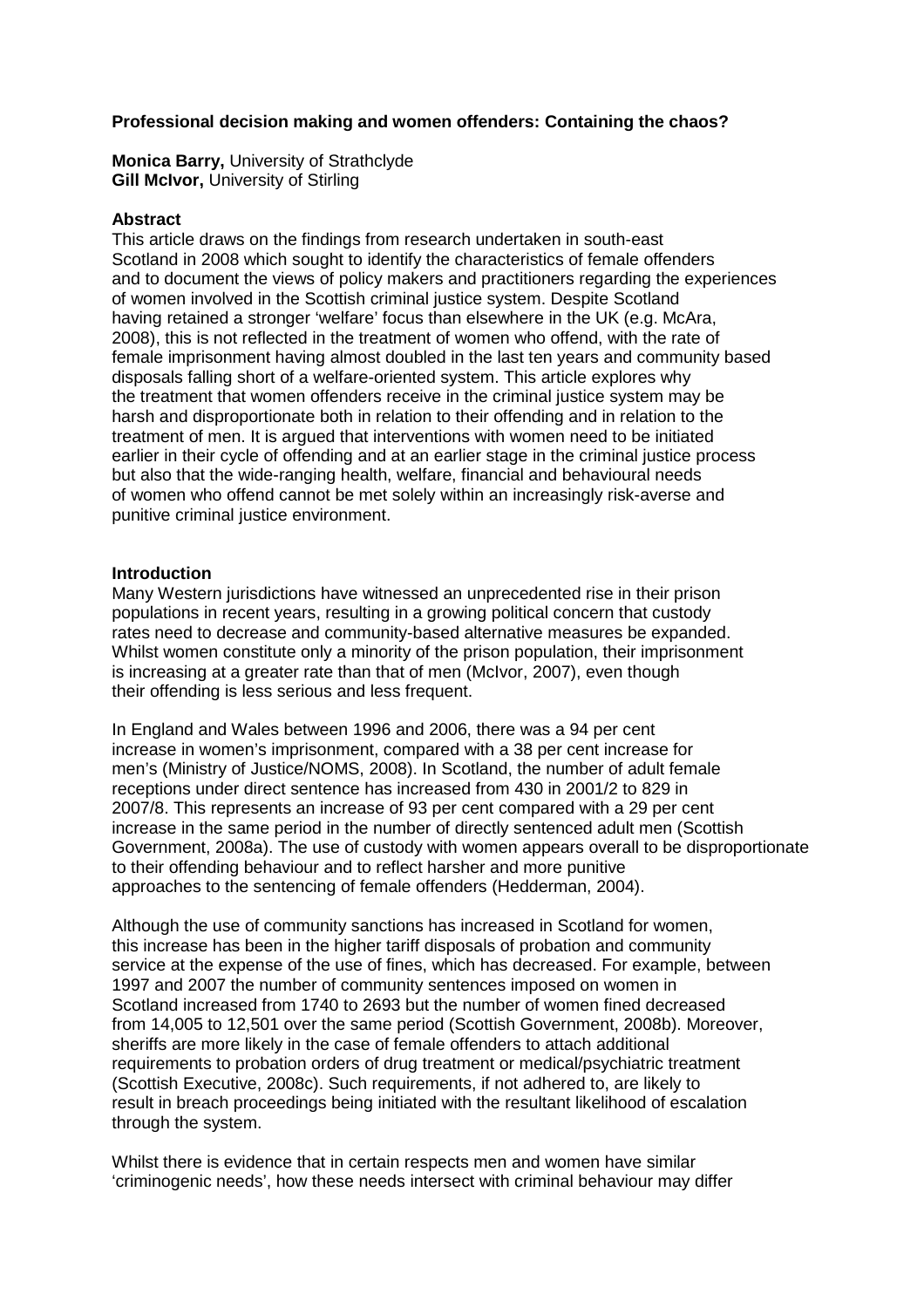in important ways (McIvor, 2007). However, promoting the use of effective and appropriate community sanctions for female offenders presents particular challenges. There is a growing recognition of the need for gender-appropriate provision because interventions and services developed for male offenders (and based on an understanding of male offending) are unlikely to effectively meet female offenders' needs. For this reason, Sheehan et al. (2007) argue strongly for alternative gender-specific responses to women offenders which might encourage a reduction in the use of imprisonment for this vulnerable group. Such responses need to offer support not only to reduce women's involvement in offending, but also to address their underlying problems such as low self-esteem, mental and physical health problems, limited access to social and economic capital, and limited educational and employment opportunities.

Whereas it appears that men tend to respond to interventions which focus directly on offending behaviour, there is evidence that women who offend need practical and emotional support for a wider range of problems during periods of crisis (McIvor, 2008). In a study of probation with female offenders in Scotland, McIvor found that practitioners recognized a need for interventions with women to be more informal, less structured and more focused upon issues other than offending behaviour. Community sanctions are, it seems, more likely to work effectively with women if they are flexible in their implementation, not least because women tend to have a greater propensity than men to breach orders as a result of non-compliance rather than further offending (Scottish Government, 2007).

This article firstly describes the profile of women offenders in one Community Justice Authority<sup>1</sup> in Scotland before looking in greater depth at how decisions by professionals may impact on the effectiveness of work to address women's underlying problems.

#### **A profile of women offenders in Scotland**

This article is based on a study (Barry and McIvor, 2008) of the characteristics and needs of women offenders in Lothian and Borders Community Justice Authority (in south-east Scotland) which constitutes some 17 per cent of the overall Scottish population. The need for the research was prompted by The National Strategy for the Management of Offenders in Scotland and the Management of Offenders etc. (Scotland) Act 2005, both of which gave priority to improving services for women offenders across all the Community Justice Authorities. The first element of the study comprised an audit of all female offenders entering, currently in, and leaving the criminal justice system from April 2007 – March 2008, with relevant data (including demographic information, offence histories and details of risk and needs assessments), collected from nine statutory and four voluntary agencies. The second element of the research involved semi-structured interviews with 22 key stakeholders, including policy makers, practitioners and managers from the statutory (16) and voluntary sector (6). In addition, a total of 27 social work case fi les were also examined in depth in order to gain a clearer picture of the types of interventions offered to women offenders in the area.

Data from the police indicated that in the year ending March 2008, nearly 12,000 crimes were recorded as having been committed by women in Lothian and Borders while data from the Scottish Courts Service indicated that over 3000 cases involving women had gone to court. During the same period over 1000 cases involving women were referred to social work for either social enquiry reports pending sentence, or for social work supervision (having been diverted by the procurator fiscal or sentenced by the court). Analysis of disposals imposed in 573 cases revealed that 68 women (12 per cent) were given custodial sentences, but the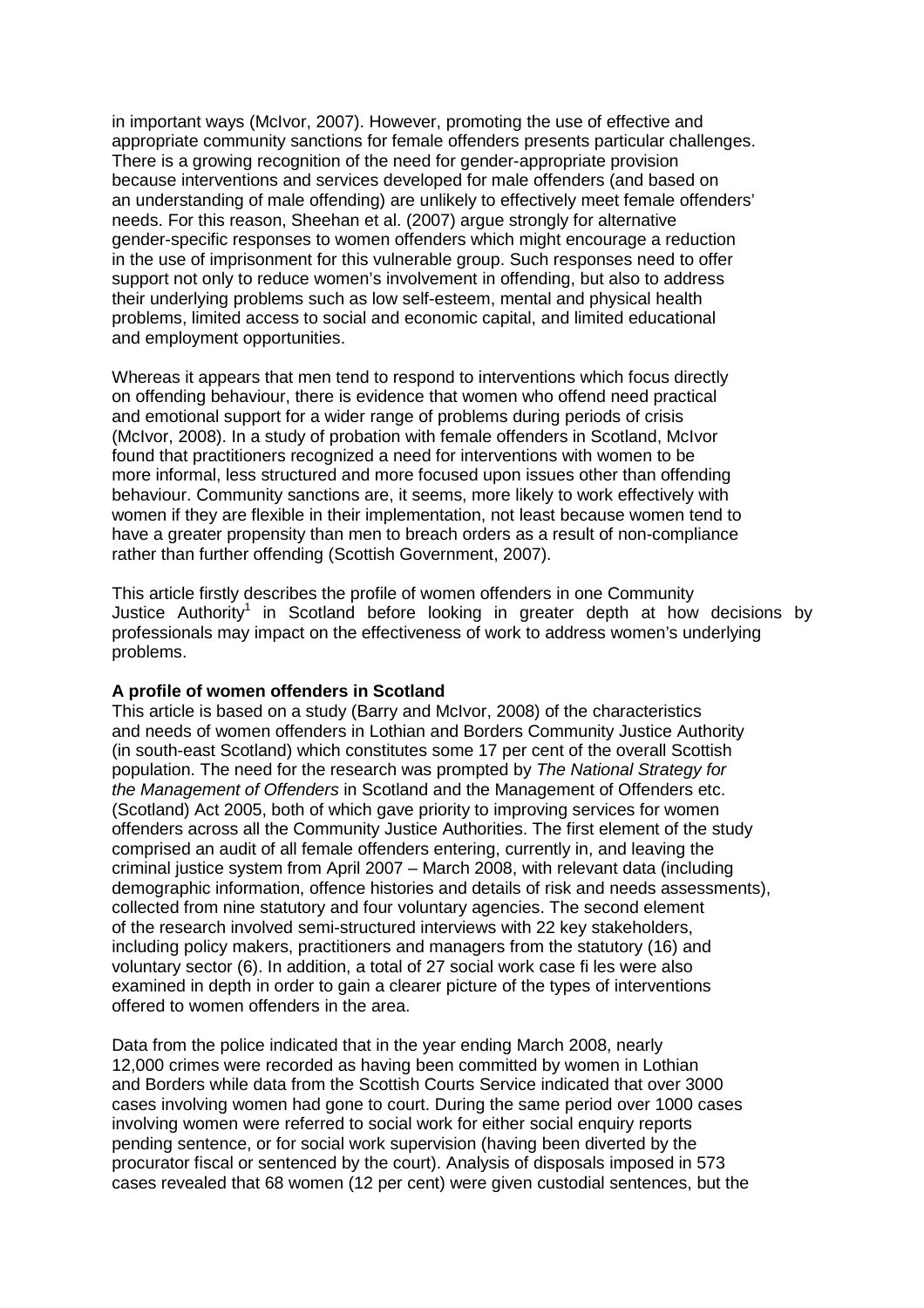main disposal by the courts was probation, with 257 women (45 per cent of those sentenced) being given probation with or without additional requirements (26 and 19 per cent respectively). The main offences for which women were given probation orders were theft, fraud, breach of the peace and minor assaults, and the main offences which resulted in custody were shoplifting, assault, public order offences and drug offences. Two-thirds of women who were imprisoned (66%) received a custodial sentence of three months and under (Barry and McIvor, 2008).

The majority of the women referred to social work for reports or supervision were in the age range 26–33, although some 20 per cent were under 21. In Edinburgh city, where details of living arrangements were most likely to have been recorded in social work databases, nearly half of the women were identified as having their own tenancy and a quarter were living with relatives. Whilst a quarter of women had their children living with them, nearly as many had children living elsewhere (which suggests they were being cared for by the local authority or by relatives). Eighty-seven per cent of the women were unemployed. According to the case file analysis, the main issues for women offenders identified by social workers included mental health problems, alcohol and drug problems and past or current abuse (including self-harm).

Whilst such issues for women offenders are no doubt well-known amongst academics, policy makers and practitioners alike in the criminal justice field, current decision making about whether or not to prosecute and how to sentence women offenders is influenced as much by the need for public protection, the availability of community-based disposals, practitioner risk assessments and resource limitations. The following section outlines the issues for professionals, namely prosecutors, sentencers and practitioners, when making decisions about women offenders in Lothian and Borders.

## **Prosecutor decision making**

The police in Scotland have even less discretion to deal informally with alleged offending than their counterparts in England and Wales (Morgan, forthcoming). Whilst they may wish to offer welfare support to women who come to their attention because of an alleged offence – and indeed do offer informal advice and onward referral once women are in police custody – their role is limited to focusing on the facts of an offence rather than the circumstances of the offender when reporting incidents to the procurator fiscal. It is therefore at the stage of marking cases for prosecution that there is greater discretion on the part of criminal justice professionals to direct women away from the criminal justice process and towards potential sources of support. Harsher responses to women's offending could thus arguably be seen to start at the point of prosecutor decision making, since it is procurators fiscal in Scotland who have the option to either take no further action on a case, to divert the alleged offender from prosecution, or to proceed to prosecution, and such decisions are informed by a range of factors including the public interest. It was not possible in this study to access statistics on the numbers of women dealt with in these three ways, though national data indicate that in 2006/7 13 per cent of reports to the procurator fiscal resulted in no proceedings, 22 per cent resulted in the case being diverted from prosecution and 65 per cent resulted in prosecution (Scottish Government, 2008b).

Although prosecutors in Scotland are able to deal with alleged offenders other than by prosecution, the introduction of summary justice reforms in March 2008 has given the Crown Office and Procurator Fiscal Service (COPFS) greater scope for diverting alleged offenders away from the Criminal Justice system through the use of direct measures such as fiscal fines and diversion to social work and other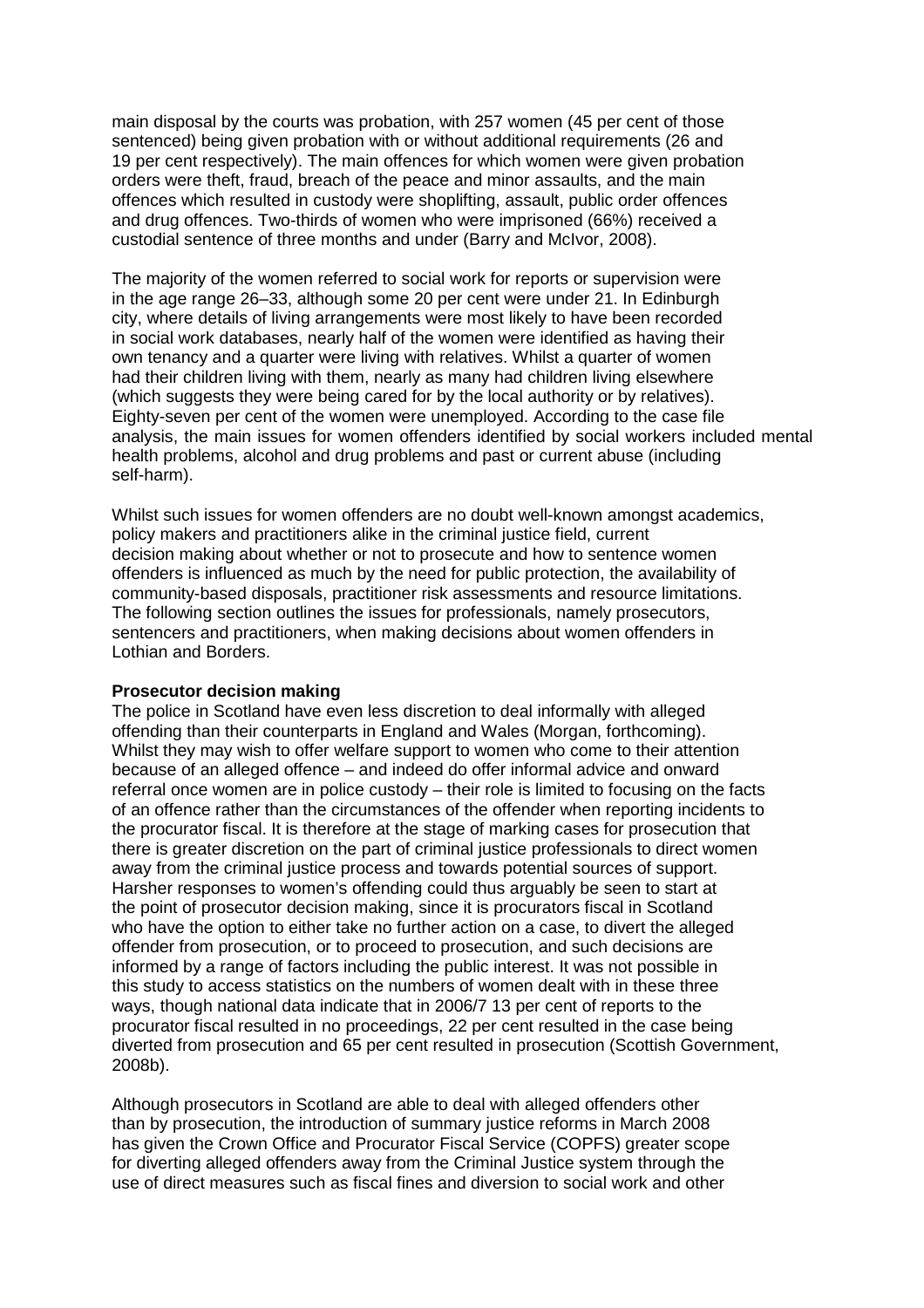service agencies. Despite the majority of cases reported to the procurator fiscal involving men, the majority of alleged offenders diverted from prosecution to social work services are women: 53 per cent in 2007–8 (Scottish Government, 2008c). Social work diversion has, moreover, been most used in Lothian and Borders, which accounts for 44 per cent of all cases in Scotland diverted in this way but comprises less than one-fifth of the overall offender population (Lothian and Borders CJA, 2008). It would therefore seem that nationally there are widely varying uses made of diversion from prosecution, with scope for greater use to be made of this option with women for whom prosecution is not deemed necessary in the public interest (see Conclusions below).

Irrespective of the significant use of diversion in Lothian and Borders during the period under study, the majority of cases of women offenders proceeded to prosecution, which is where sentencer decision making has arguably the greatest influence on women's often repeat journeys through the criminal justice system.

## **Sentencer decision making**

Just as the use of diversion from prosecution appears to vary across Scotland, there was evidence from this study of variations in the sentencing of women across courts. For example, in comparison with other courts in the sheriffdom, Edinburgh sheriff court was more likely to use imprisonment and less likely to use probation for women. While these differences may in part reflect differences in the offending patterns and histories of women appearing before different courts, it may also be the case that sentencers' decision making is influenced by the perceived availability and effectiveness of particular disposals and by varying practices amongst the writers of social enquiry reports (SERs) (the equivalent to Pre Sentence Reports in England and Wales: see section on Practitioner decision making below).

Although it was beyond the scope of this study to elicit the views of sentencers themselves about their perceptions of the issues involved in sentencing women, other professionals expressed views about whether and how sentencer decision making took account of the assessed needs of women. The vast majority of respondents felt that sheriffs, when sentencing women, did not always make decisions that were based on women's needs as identified in SERs, although a minority of respondents felt that sheriffs treated women no differently than men in that respect. There was, however, a majority view amongst professionals that women were more likely than men to be 'up-tariffed' by being given harsher sentences that were disproportionate to the offence and in comparison to the treatment of male offenders: [W]omen will be sentenced to [prison], whereas if it was a male that had done that, they would get a community disposal. [Sheriffs] seems to be a lot harder on women offenders.

Corston (2007) argues that imprisoning women can have long-term deleterious effects on women and their families, and that sending a woman to prison when she has established links with caring agencies in the community can rapidly unravel and undermine such work. Prison sentences were deemed by professionals in this study to be inappropriate for all but a minority of serious or violent female offenders, not least because short prison sentences could exacerbate a woman's already fragile situation in the community:

Sending a mother with three kids to prison for three months in my eyes does more harm than good for her, you know. It's breaking up the family, it's maybe having to put the children into care, she's maybe losing her home, and the work that we can do with her in that time is very, very limited, so it serves no purpose whatsoever.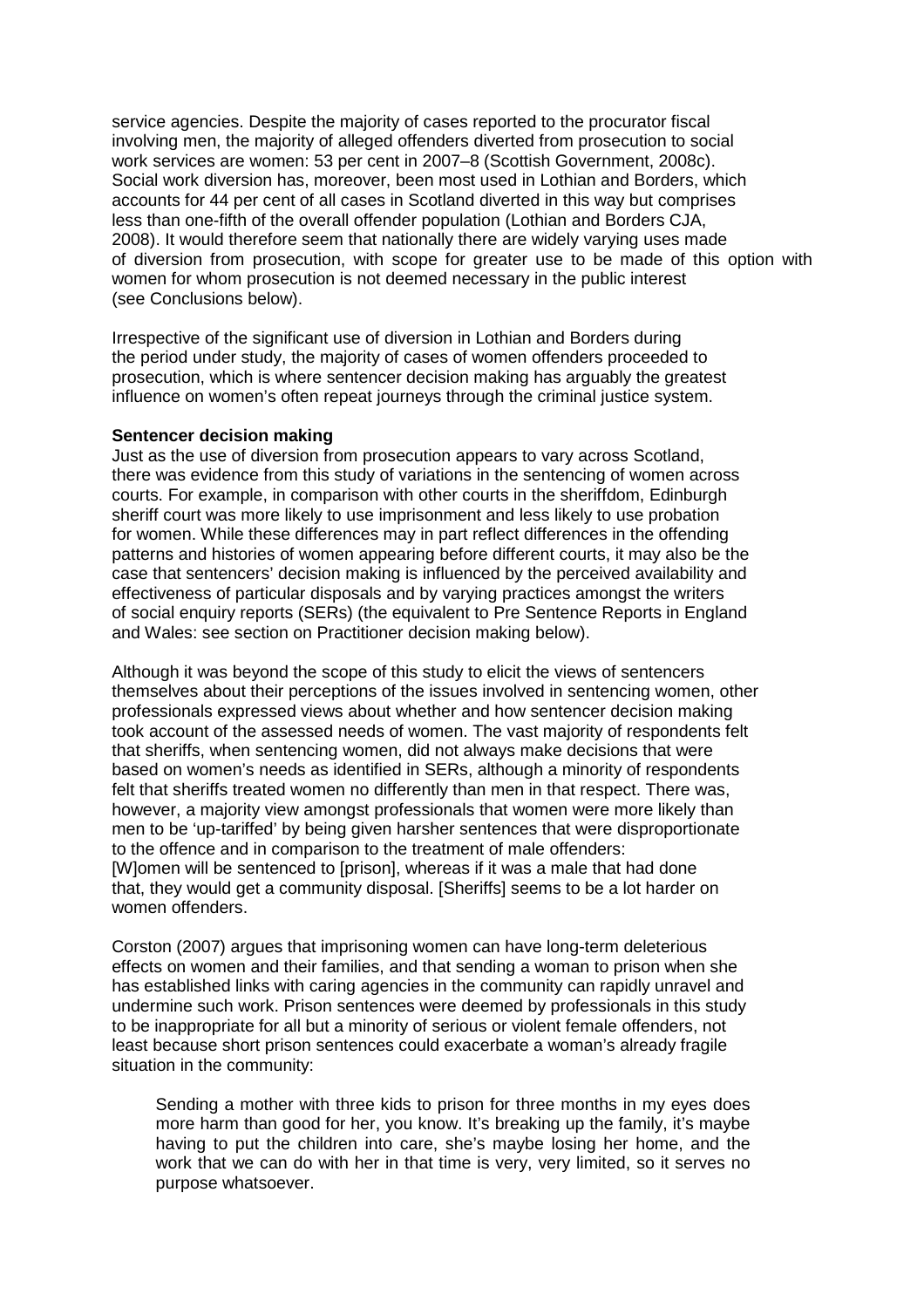Several professional respondents felt that sheriffs may consider prison to be a safer option for some women (from the point of view of public as well as personal protection) or that prison might give women with drug problems a period of 'respite' to be able to address these problems:

I do think that [sheriffs will] use Cornton Vale<sup>2</sup> to get them a health service  $\dots$ sheriffs see women as quite vulnerable and maybe requiring help and they do accept that it's very difficult for women to access services within the community.

Indeed, it was estimated by respondents that over 95 per cent of women in Cornton Vale Prison had addiction problems. Moreover, the perceived propensity of some sentencers to use imprisonment as a means of enabling women to access help with drug problems was believed by professionals to be compounded by sheriffs' lack of knowledge of, or lack of confidence in, community-based alternatives. As one respondent suggested:

I've certainly had experience of a sheriff putting a woman to custody with the very clear statement in court at the point of sentencing, saying . . . 'the only reason you're going to custody today is because adequate facilities don't exist for you within the community'.

There was some scepticism, notably amongst social work professionals, about whether sheriffs understood the philosophy behind community-based interventions, not least with women offenders. Whilst community service is also intended to function as a high-tariff disposal (and is, indeed, legislated to serve as an alternative to custody), it was used in Lothian and Borders relatively infrequently for women (and less frequently than custody). However, there is evidence that in Scotland women are more likely to be given a community service order at an earlier point than men in their involvement with the criminal justice system (McIvor, 1998; McIvor and Barry, 1998), thus putting them at increased risk of imprisonment should they fail to adhere to the terms of the order.

Some sheriffs were thought to use probation inappropriately by imposing orders as a welfare option for women who may be at low risk of re-offending or by making orders that were longer than either the offence or the circumstances of the offender would justify. Social workers reportedly often found it difficult to manage lengthy probation orders imposed on women with little or no history of, or inclination towards, persistent offending, and they often attempted to discourage their imposition in social enquiry reports.

Social workers who supervised such probation orders appeared to struggle to find constructive and justifiable interventions for women, not least if the sentence imposed did not accord with the advice on the suitability of different disposals that had been offered in social enquiry reports. It was therefore of some concern that during the year under study some 34 per cent of probation orders imposed on women in Lothian and Borders were breached. Although comparable data were not available for men, national statistics indicate that in 2007/8 25.4 per cent of terminations of probation orders on women were as a result of breach, compared to 28.9 per cent of terminations of orders imposed on men. However, that year of noncompliance (17.2 per cent compared with 15.8 per cent) while men were more likely than women to be breached for a further offence (10.9 per cent compared with 7.1 per cent) (Scottish Executive, 2008c).

This seeming incompatibility between a social worker's suggested course of action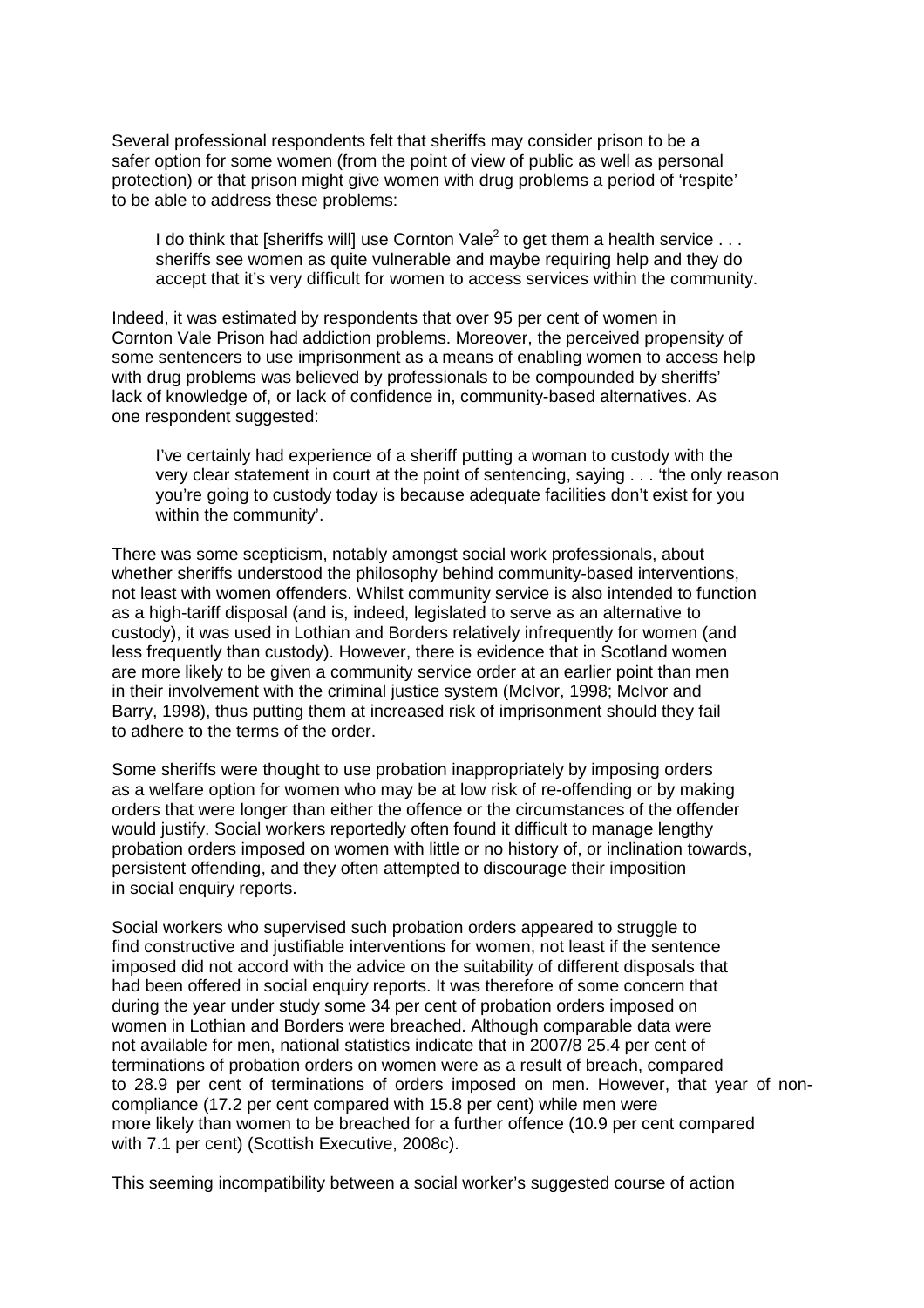(based on a risk/needs assessment) and the subsequent sentence imposed, coupled with limited resources in the community which were appropriate to women's needs, also played out in different ways by different practitioners, as the following section highlights.

## **Practitioner decision making**

In Scotland, as elsewhere in the UK, decision making by practitioners is increasingly based on principles of risk minimization, accountability and 'what works' as enshrined in National Standards and associated guidance, with a clear focus on reducing reoffending and public protection rather than addressing needs and providing support. Practitioners in this study were quick to acknowledge the tensions arising from such a focus, not least with vulnerable women leading often chaotic lives.

# Risk assessments

All the social work departments in Lothian and Borders tend to use the Level of Service Inventory – Revised (LSI-R) to assess risk of re-offending and the Risk Assessment Guidance Framework (RAGF) to assess risk of harm. It was generally felt by respondents in this study, as elsewhere (see, for example, McIvor and Kemshall, 2002; Maurutto and Hannah-Moffat, 2006), that risk assessment tools such as these are not appropriate for women offenders, not least because their development is based predominantly on populations of men. Of particular concern was the perception that, when applied to women, these assessment tools tended to overpredict women's risk of re-offending whilst failing adequately to identify health and other needs that are of particular relevance to women. Indeed, analysis of social work data in the present study indicated that whereas a relatively high proportion of women were assessed as at a low risk of re-offending, an equally high proportion were assessed as at least a moderate risk. Even where 'needs' were identified through the use of risk assessment tools it was not clear whether and how they related to women's offending.

Equally, other women in this study were ranked as having a high or very high risk of re-offending because of their unemployment, low educational achievement, past convictions (often amassed in their youth) and mental health problems. Such actuarial calculations may not only prompt often inappropriate or harsh responses from the bench, but they also deny the possibility either that a woman is in the process of desistance from crime or that offending is a symptom rather than a cause of other, more deep-rooted problems in their lives. Basing the likelihood of re-offending on factors such as mental health, unemployment and relationship difficulties is therefore somewhat missing the point unless it can also be established that these 'risk factors' may actually prompt people to offend. Arguably a focus on 'needs' which stabilize a lifestyle, rather than on offending which results from that lifestyle, may better inform both sentencer and practitioner decision making.

Not only might risk assessments up-tariff women but also they are open to wide variation depending on the assessor. As has been found in other studies of risk assessment in social work (see, for example, Barry, 2007a), different social workers will assess differently depending on their age, length of service and experience in the field, and some may prefer to use their discretion or professional judgement more than actuarial methods. Furthermore while the process and outcome of risk assessments may vary within and between statutory agencies, voluntary organizations involved with women offenders do not necessarily assess their clients in terms of risk of reoffending or risk of harm but, rather, according to whether there is any risk to staff working with that individual or, as in the case of health professionals, to identify and prioritize forms of treatment. Risk assessments are standardised tools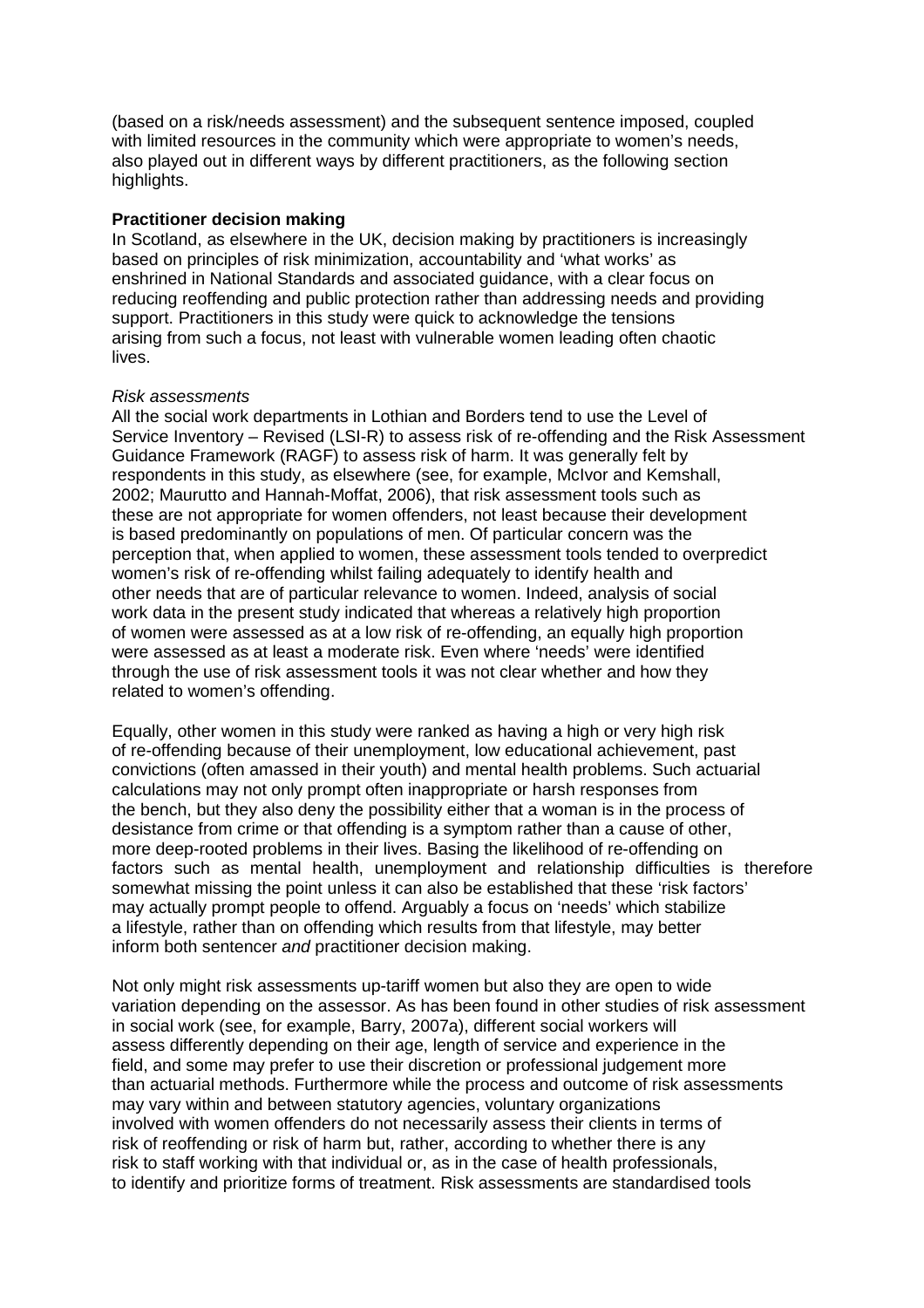which do not take into account the availability or appropriateness of interventions or services for women, and yet such assessments form the basis on which the need for and access to interventions is determined.

#### **Interventions**

There is an expectation put on practitioners by policy directives that interventions with offenders should remain predominantly offence-focused. This creates a tension for practitioners, particularly with respect to intervening with female offenders. In trying to alleviate that tension, workers suggested that they may either neglect to address welfare needs altogether or attempt to offer a welfare service 'on the back of' addressing offending behaviour'. Equally, the different needs and circumstances of female offenders compared with men often meant that available interventions were inappropriate for many women and enforcement criteria too rigid. Some of the challenges arising from these anomalies are raised below in respect of community-based interventions, the timing of sentences imposed and enforcement criteria.

#### Probation

Social workers in this study suggested that probation might offer access to a package of welfare measures which might not otherwise be available to women who needed support rather than punishment per se (e.g. through fines or community service). Balancing a woman's needs for assistance and support against the risk of up-tariffing them was reported to represent a constant dilemma for practitioners in the absence of alternative 'welfare-oriented' disposals. Practitioners were also alert to the fact that some women had a poor image of probation based on previous experiences of social work involvement (either through previous episodes of supervision or through social worker involvement in relation to child care issues) and may not therefore be positively disposed to accept any offers of support made available.

Where probation group work programmes were available for women, it was not uncommon for women to be repeat participants on such programmes during consecutive probation orders, because of a lack of alternative interventions. On the other hand, where group work programmes were not available, social workers suggested that they may have neither the time nor the resources to engage meaningfully with female probation clients on a one-to-one basis. However, clients may also decline one-to-one supervision if they do not feel the need for support per se:

[W]here there was a probation order imposed, I've had women saying, you know, I don't mind doing community service but I really don't want to come and meet with you, you know. There's nothing I need to talk to you about, there's nothing we need to look at. I'll do my community service, I'll get the days done, and that's my punishment. . . . She had defrauded social security and it was loads of money. Another woman, she had actually taken money from a relative . . . [and] they were both saying to me very clearly, you know, 'you're a nice person, we like chatting to you, but  $\ldots$ .

## Community Service

Community Service placements were seen by respondents to be designed very much with men in mind, often requiring strenuous physical work in the environment and long hours. Many women were thought by practitioners often to struggle with the conditions imposed by such placements, not least in terms of child care arrangements whilst they are performing such work (see also McIvor, 2004). Whilst organizing child care facilities (such as registered child minders paid for by the Criminal Justice Social Work Department) is the responsibility of the social work department, women on community service were thought by practitioners to often be wary of such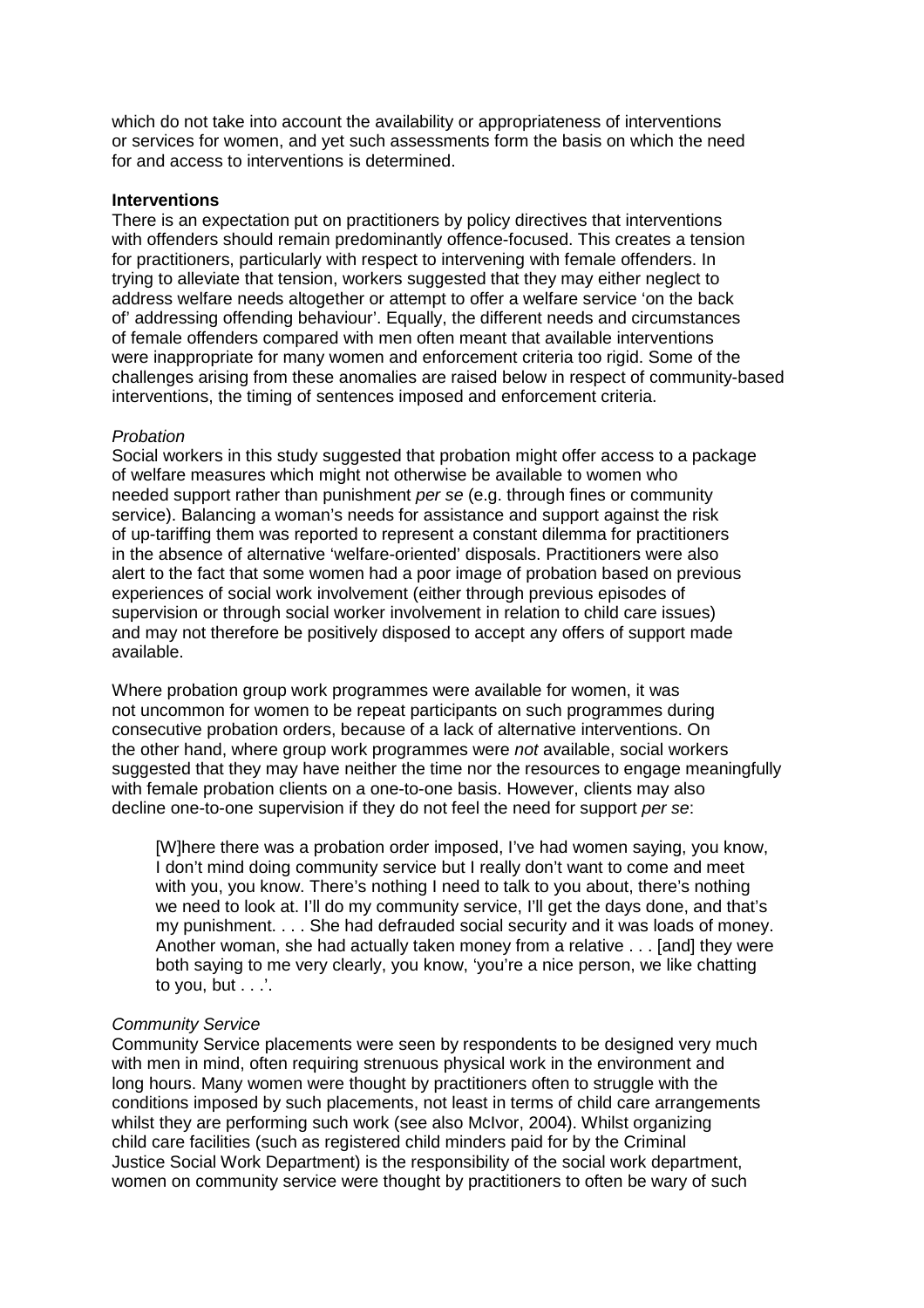arrangements, not least because of past experiences with Children and Families social workers, and yet they may not readily have access to childminders through their own social networks. Practitioners also reported that there may be few or no female supervisors available to oversee community service placements for women who may be reluctant to be supervised by a man and that they had limited scope to match women to placements which are appropriate to their capabilities and interests. Equally, some women may be inappropriate for certain community service placements because of the nature of their offending (for example, women who have been convicted of offences involving dishonesty may be prevented from working with vulnerable people or as shop assistants).

#### The length of sentence

Within the prison context, the ability for women's needs to be addressed is dictated to a significant extent by the length of sentence imposed. For women with drug problems, it was suggested by practitioners that the minimum length of sentence which would enable constructive work to be undertaken would be 18 months, of which only nine would be served in prison. Three months would be required to stabilize and engage the woman and four to six months would be required for them to participate in an appropriate group work programme. However, as previously indicated, 66 per cent of all custodial sentences in 2007/08 in Lothian and Borders were for three months and under (with a maximum of six weeks normally served in prison) leaving little time for meaningful engagement with women while they were serving their sentences.

The timing of probation and community service was reported by practitioners as also posing difficulties for workers and clients alike. Probation orders varied considerably in length between courts. Whereas a six month probation order might appear appropriate for a low-tariff, low-need offender, longer orders of up to three years were not uncommon in Lothian and Borders. This not only challenged workers to hold the motivation of the client over an extended period of time but also increased the risk of non-compliance resulting in breach. Given the limited availability of appropriate community service placements for women mentioned earlier, practitioners in Lothian and Borders also found it difficult on occasion to arrange placements and complete orders within the timescale laid down by the court or the accompanying probation order.

## Enforcement criteria

The tendency to be 'gender neutral' within the criminal justice system is perhaps reflected most damagingly in the enforcement of community-based court orders. As previously indicated, 34 per cent of probation orders made in respect of women probationers were revoked during the year under study in Lothian and Borders as a result of breach (in almost all cases as a result of failure to attend appointments rather than because of reoffending). It was often felt by professionals that women required more patience, more tolerance, and more time to resolve other issues in their lives, and that greater discretion was needed by workers when such women failed to attend appointments. The implications of an early breach could, it was suggested, prove devastating to a woman in crisis, not least where the consequence might be a custodial sentence. Indeed, the Corston Report argues for 'a radical new approach, treating women both holistically and individually – a woman-centred approach' which allows for greater flexibility in responses to compliance and breach (Corston, 2007: 2):

[B]reaches of community orders must be made more fl exible as a matter of urgency . . . there needs to be more tolerance for women who fail to meet appointments because of their domestic responsibilities and their underlying anxieties (Corston,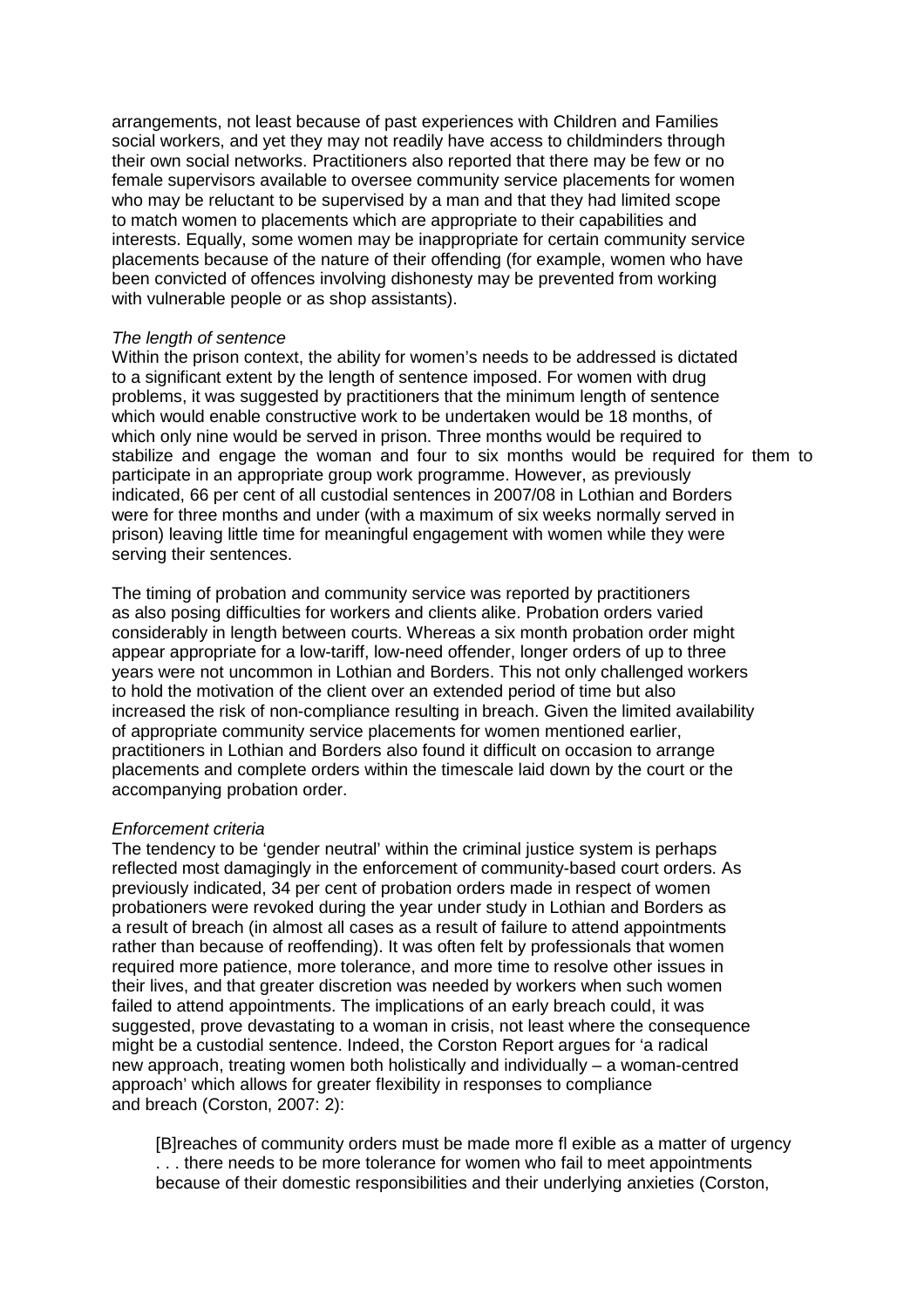## 2007: 8–9).

Because women tend to offend for reasons related more to 'necessity' than 'choice' (Barry, 2007b; Home Office, 2004), and because their reactions to interventions are different to those of men, it would seem appropriate – in the interests of both reducing reoffending and enhancing women's reintegration – for practitioners to have greater flexibility in dealing with instances of non-compliance by female offenders.

## Multi-agency working

Multiple needs require multiple interventions, but currently in Scotland services for female offenders are largely accessed through the criminal justice system meaning that the focus tends towards punishment rather than welfare. Moreover, existing services tend to be dispersed across communities placing additional strains on women who are required to keep numerous different appointments while juggling child care and other commitments, thus increasing the possibility of non-compliance and breach. Research has shown that women learn differently, think differently and engage differently to men (for example, women learn better in connective and collaborative settings rather than in distinctive and competitive settings) and that women-only environments which are accessible, non-stigmatizing and non-authoritarian often facilitate their successful engagement (Gelsthorpe and McIvor, 2007). The development in England and Wales of women's centres – commonly known as 'one stop shops' – have been argued to hold some promise as a more effective approach to dealing with female offenders' diverse and often complex needs (Ministry of Justice/NOMS, 2008).

The present research supports the development of similar provision in Scotland, enabling women to access services and supports in a convenient, non-stigmatizing and easily accessible location. Building upon the experiences of the innovative 218 Centre in Glasgow (Loucks et al., 2006; Malloch et al., 2008), provision such as this would allow professionals from different agencies to work with clients at a centralized location and would facilitate improved inter-agency communication and collaboration. Women would be able to access staff from several agencies in the same place at the same time, and crèche facilities would be easier to arrange. Equally, and perhaps most importantly, women would be treated as 'women' rather than as 'offenders', accessing support in relation to the wider spectrum of issues and difficulties that they face (and, in so doing, reducing their risk of re-offending).

## **Conclusions**

Once a woman comes to the attention of the police following the reporting of a crime, there is limited scope for discretion amongst professionals and her trajectory through the criminal justice system is all too often inevitable. This trajectory is often underpinned by harsher attitudes towards women who offend, limited opportunities to intervene effectively to address women's wider needs in the context of wider professional and structural constraints, and strict enforcement criteria which leave little room for flexibility. This leads us to two conclusions in particular: first, that earlier intervention is needed to divert women from the criminal justice process and second, that greater emphasis should be placed on the development of multi-faceted welfare services that can better address female offenders' needs.

#### Earlier intervention

Our research suggests that there is scope for greater use to be made in Scotland of diversion from prosecution to social work and other support. The use of diversion schemes in Scotland varies dramatically across the eight CJAs, and whilst, as mentioned earlier, Lothian and Borders accounts for 44 per cent of all diversion cases commenced, Glasgow accounts for only 1.1 per cent (Scottish Government,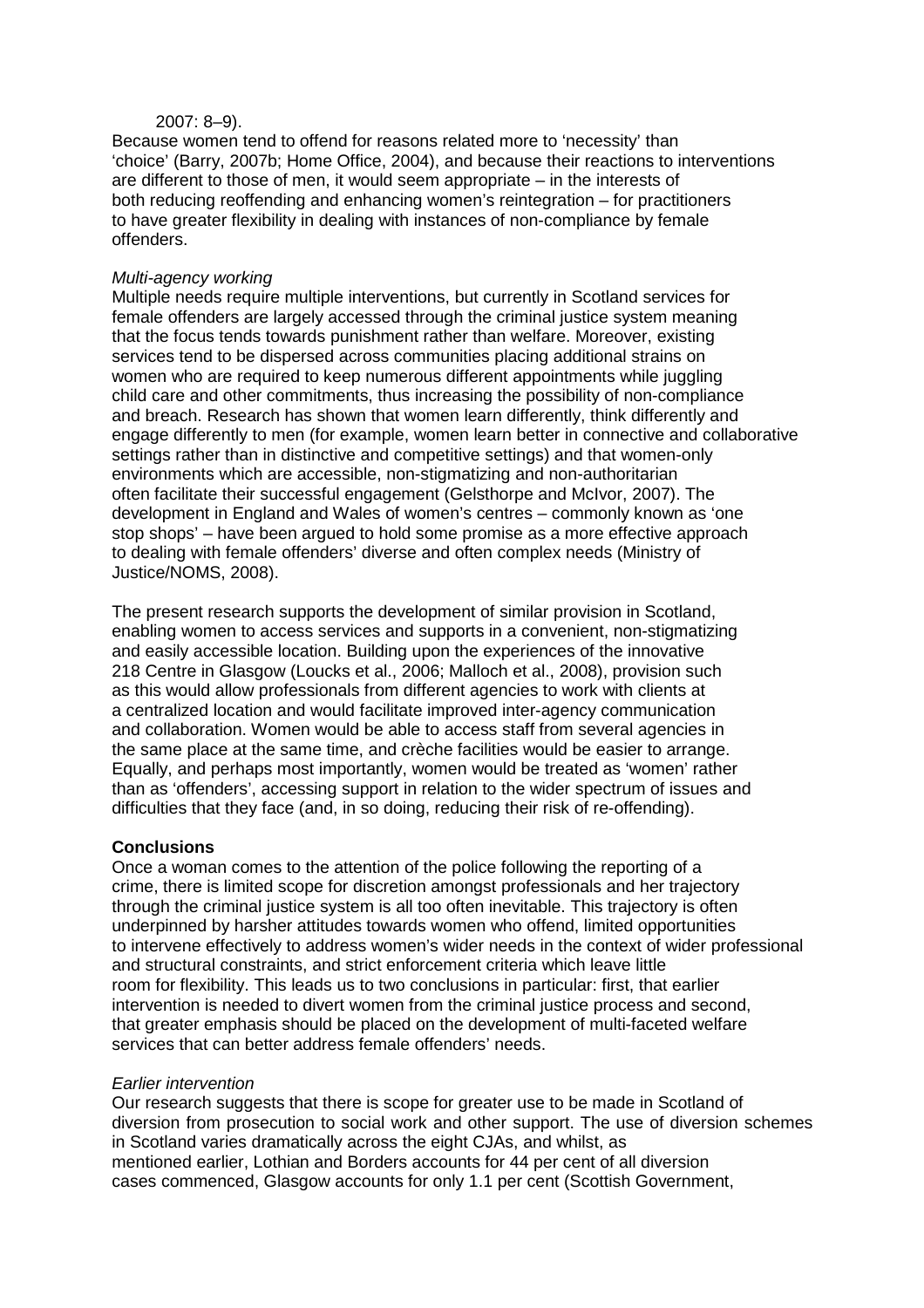2006). However, such schemes have proved successful in diverting individuals for whom prosecution is deemed not to be necessary towards sources of assistance and support (Barry and McIvor, 2000). In this way, alleged offenders are able to access social work support but without the formality and intrusiveness of a probation order and with a clearer focus on offending-related needs rather than offending behaviour. For women in particular, such proactive intervention without criminalization and associated stigmatization might offer a welcome lifeline in promoting stability and desistance.

At a slightly later point in the criminal justice process, structured deferred sentences – where sentence is deferred by the court for specific social work or other input and then reviewed by the sentencing sheriff at the end of a stipulated period – have been successfully piloted in other parts of Scotland (Macdivitt, 2008). Structured deferred sentences offer the possibility of providing packages of support and intervention without the need for a formal court order. With their primary focus on needs rather than deeds they would appear particularly suited to women offenders. Packages of 'structured' support could include the co-ordination by supervising social workers of multi-agency services delivered where available through community based women's centres ('one-stop-shops'). This work might possibly be supported in appropriate cases by ongoing judicial review as currently occurs in the problem-solving courts that have been introduced in Scotland and other parts of the UK and the wider use of which has been recommended by the recent review of the Prisons Commission in Scotland (Scottish Government, 2008d) as a means of supporting progress and encouraging compliance.

#### Welfare rather than punishment

As is evident from much research on women offenders, the needs presented by women who offend are less to do with offending per se and more to do with underlying problems in their lives (Carless, 2006). Factors such as former or current abuse, poverty, difficulties with parenting, substance misuse and abusive relationships may be associated with an increased likelihood of offending (Carless, 2006). It is acknowledged that women involved in the criminal justice system, in particular those incarcerated, have a higher incidence of mental health and other problems than either male offenders or the female population at large (Graham, 2007; Ministry of Justice, 2009; Ogloff and Tye, 2007). Wider problems such as these – both by their nature and their complexity – make it difficult for professionals to work effectively with women solely within the confines of the criminal justice system, not least where standardized group work programmes – developed to address offending by men – are often the norm. Priority must therefore be given to offering practical and emotional help to women in crisis rather than focusing predominantly on their offending behaviour and their ability (or not) to comply with what are often onerous requirements. Offending is, arguably more so for women than men, a reflection of other deep-rooted problems. This being the case, it is unrealistic to expect that the criminal justice system alone can provide effective responses to damaged women leading chaotic lives.

The focus on risk of re-offending and public protection that has gained ascendancy in probation policy and practice in recent years has, arguably, resulted in community-based resources being diverted away from women who offend because women's offending rarely presents a significant public risk (Scottish Office, 1998). Yet if their needs were met earlier, women would, it is argued, be less likely to re-offend. Ironically, perhaps, women who offend fall outwith the politicization agenda currently dominant in the 'law and order debate' precisely because they do not pose a public risk: they are not, as one respondent in the present study suggested, a 'political priority'. This may be slowly changing as female prison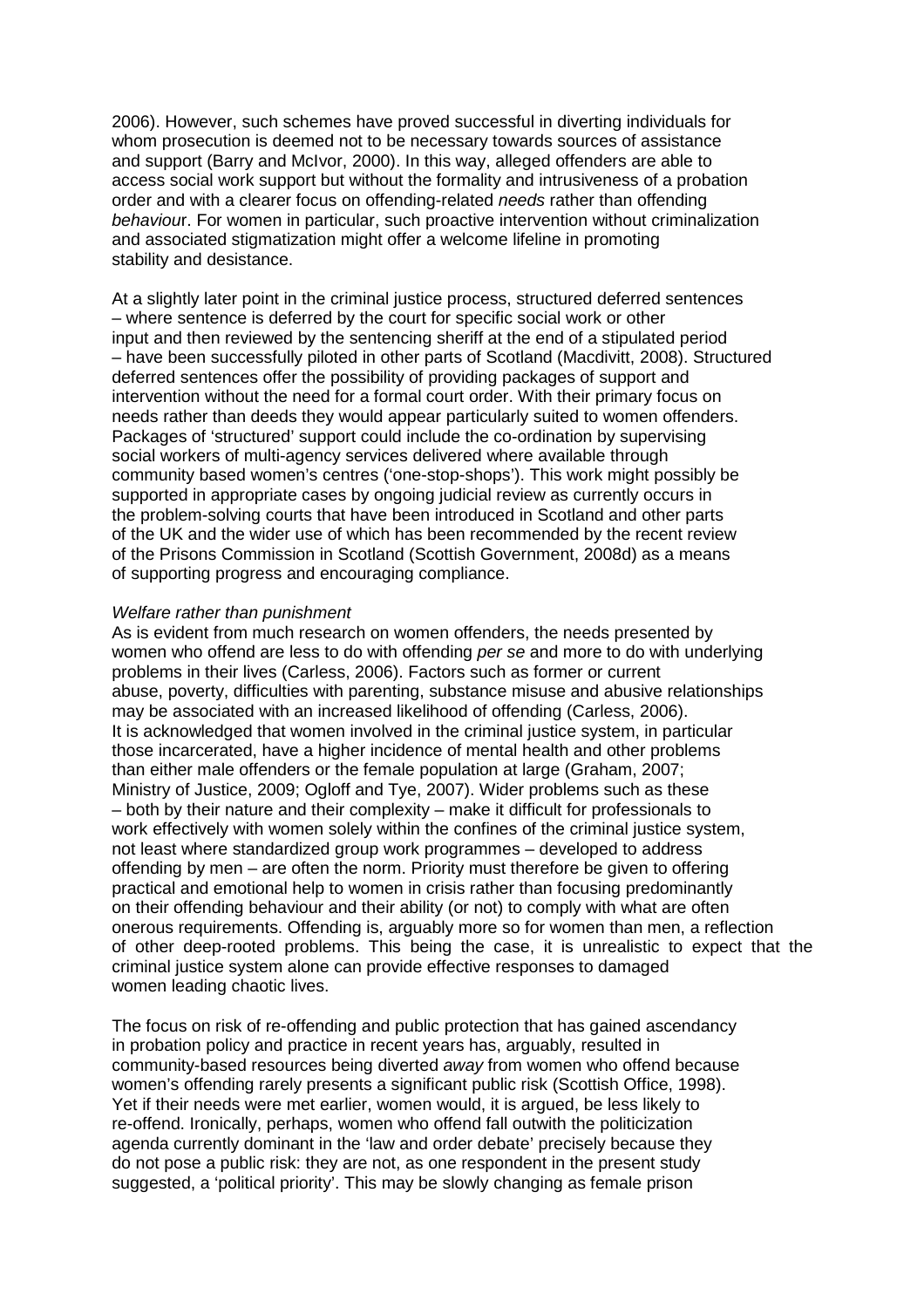populations continue to rise and as successive reports highlight the vulnerabilities of women who come into contact with the criminal justice system. If female offenders' needs are to be taken seriously, however, politicians might need to be persuaded of the importance of adopting an holistic rather than a piecemeal approach that recognises a wider social justice agenda.

## **Notes**

1 There are eight Community Justice Authorities in Scotland, which consist of groupings of local authority criminal justice social work departments, the police, the Crown Office and Procurator Fiscal Service, the NHS, Scottish Court Services, Scottish Prison Service and voluntary sector agencies. Their remit is to oversee criminal justice services in each grouping with the dual aim of reducing reoffending and protecting the public.

2 Cornton Vale is Scotland's only dedicated female prison.

#### **References**

Barry, M. (2007a) Effective Approaches to Risk Assessment in Social Work. Edinburgh: The Scottish Government.

Barry, M. (2007b) Youth Offending in Transition: The Search for Social Recognition. Abingdon: Routledge.

Barry, M. and G. McIvor (2000) Diversion from Prosecution to Social Work and other Service Agencies. Edinburgh: Scottish Executive.

Barry, M. and G. McIvor (2008) Chaotic Lives: A Profile of Women Offenders in the Criminal Justice System in Lothian and Borders. Peebles: Lothian and Borders Justice Authority.

Carless, S. (2006) 'Constructive Work with Women Offenders: A Probation in Prison Perspective', in D. Gorman, M. Gregory, M. Hayles and N. Parton (eds) Constructive Work with Offenders. London: Jessica Kingsley Publishers.

Corston, J. (2007) A Review of Women with Particular Vulnerabilities in the Criminal Justice System. London: Home Office.

Gelsthorpe, L. and G. McIvor (2007) 'Dealing with Difference and Diversity', in L. Gelsthorpe and R. Morgan (eds) Handbook of Probation. Cullompton: Willan Publishing.

Graham, L. (2007) Prison Health in Scotland – A Health Care Needs Assessment. Edinburgh: Scottish Prison Service.

Hedderman, C. (2004) 'Why are More Women being Sentenced to Custody?', in G. McIvor (ed.) Women who Offend, Research Highlights in Social Work, 44. London: Jessica Kingsley Publishers.

Home Office (2004) Paying the Price: A Consultation Paper on Prostitution. London: Home Office Communication Directorate.

Lothian & Borders Community Justice Authority (2008) Area Plan 2008–2011. Peebles: Lothian & Borders CJA.

Loucks, N., M. Malloch, G. McIvor and L. Gelsthorpe (2006) Evaluation of the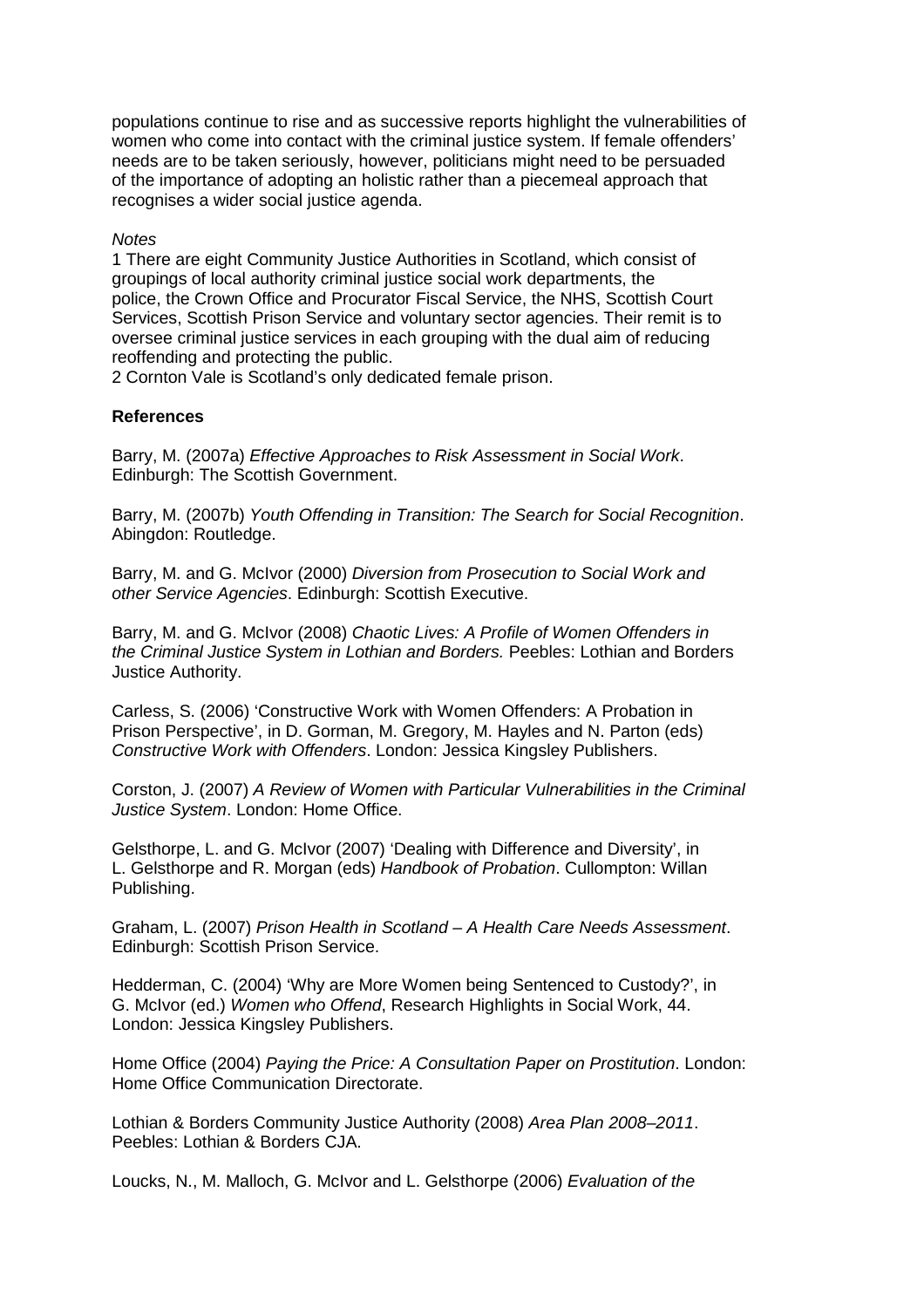218 Centre. Edinburgh: Scottish Executive Social Research. McAra, L. (2008) 'Crime, Criminology and Criminal Justice in Scotland', European Journal of Criminology 5(4): 481–504.

Macdivitt, K. (2008) An Evaluation of the Structured Deferred Sentence Pilots. Edinburgh: Scottish Government.

McIvor G. (1998) 'Jobs for the Boys?: Gender Differences in Referral for Community Service', The Howard Journal 37(3): 280–91.

McIvor G. (2004) 'Service with a Smile? Women and Community "punishment"', in G. McIvor (ed.) Women Who Offend. London: Jessica Kingsley Publishers.

McIvor, G. (2007) 'The Nature of Female Offending', in R. Sheehan, G. McIvor and C. Trotter (eds) What Works with Women Offenders, Cullompton: Willan Publishing.

McIvor, G. (2008) Women and Community Sanctions in Scotland, Paper presented at the European Society of Criminology, Edinburgh.

McIvor, G. and M. Barry (1998) Social Work and Criminal Justice – Volume 6: Probation. Edinburgh: Stationery Office.

McIvor, G. and H. Kemshall (2002) Serious Violent and Sexual Offenders: The Use of Risk Assessment Tools in Scotland. Edinburgh: Scottish Executive.

Malloch, M., G. McIvor and N. Loucks (2008) '"Time Out" for Women: Innovation in Scotland in a Context of Change', The Howard Journal 47(4): 383–99.

Maurutto, P. and K. Hannah-Moffat (2006) 'Assembling Risk and the Restructuring of Penal Control', British Journal of Criminology 46(3): 438–54.

Ministry of Justice (2009) Statistics on Women and the Criminal Justice System. London: Ministry of Justice.

Ministry of Justice/NOMS (2008) National Service Framework: Improving Services to Women Offenders. London: MOJ/NOMS.

Morgan, R. (2009) 'Children and Young People: Criminalization and Punishment', in M. Barry and F. McNeill (eds) Youth Offending and Youth Justice. London: Jessica Kingsley Publishers.

Ogloff, J. and C. Tye (2007) 'Responding to Mental Health Needs of Women Offenders', in R. Sheehan, G. McIvor and C. Trotter (eds) What Works with Women Offenders. Cullompton: Willan Publishing.

Scottish Government (2006) Diversion from Prosecution by CJA. URL (accessed 18 May 2009): http://www.scotland.gov.uk/Topics/Statistics/Browse/Crime-Justice/ DPCJA

Scottish Government (2007) Criminal Justice Social Work Statistics 2006–7. Edinburgh: Scottish Government

Scottish Government (2008a) Prison Statistics Scotland 2007/8. Edinburgh: Scottish Government.